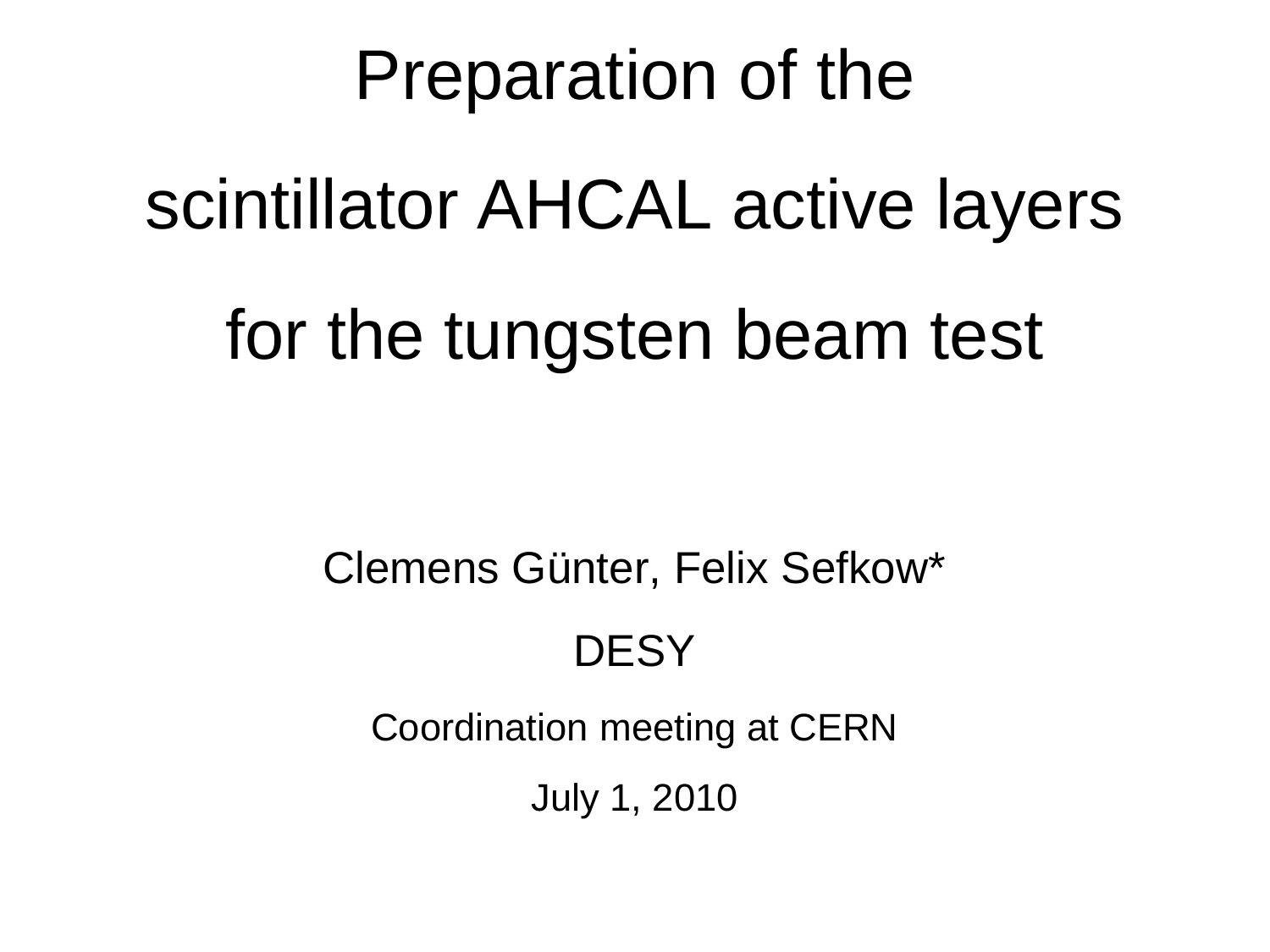## Mechanical modifications

To adapt the pitch:

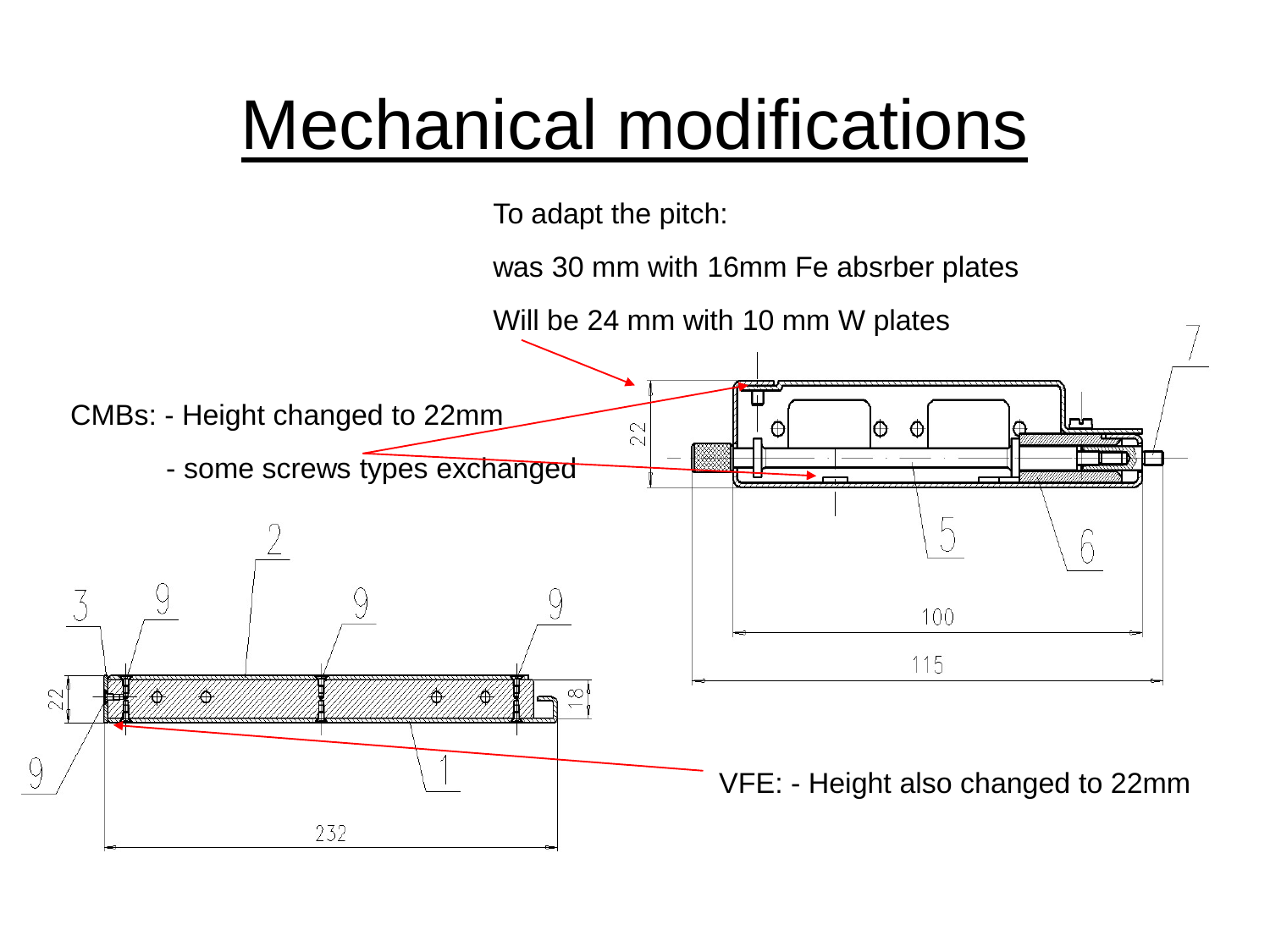# Status AHCAL



Two stacks with 20 (18) modules and the electrinics crate are located at DESY Hall West

Recall: 30 modules with fine 3x3cm2 cell core,

8 with 6x6 cm2 cells in the centre

Almost "fully operational" to be repaired:

- B-halfmodules of module 1 & 2 (problem maybe found today: cable grounding)
- 1 CMB (module 30)
- some stability issues

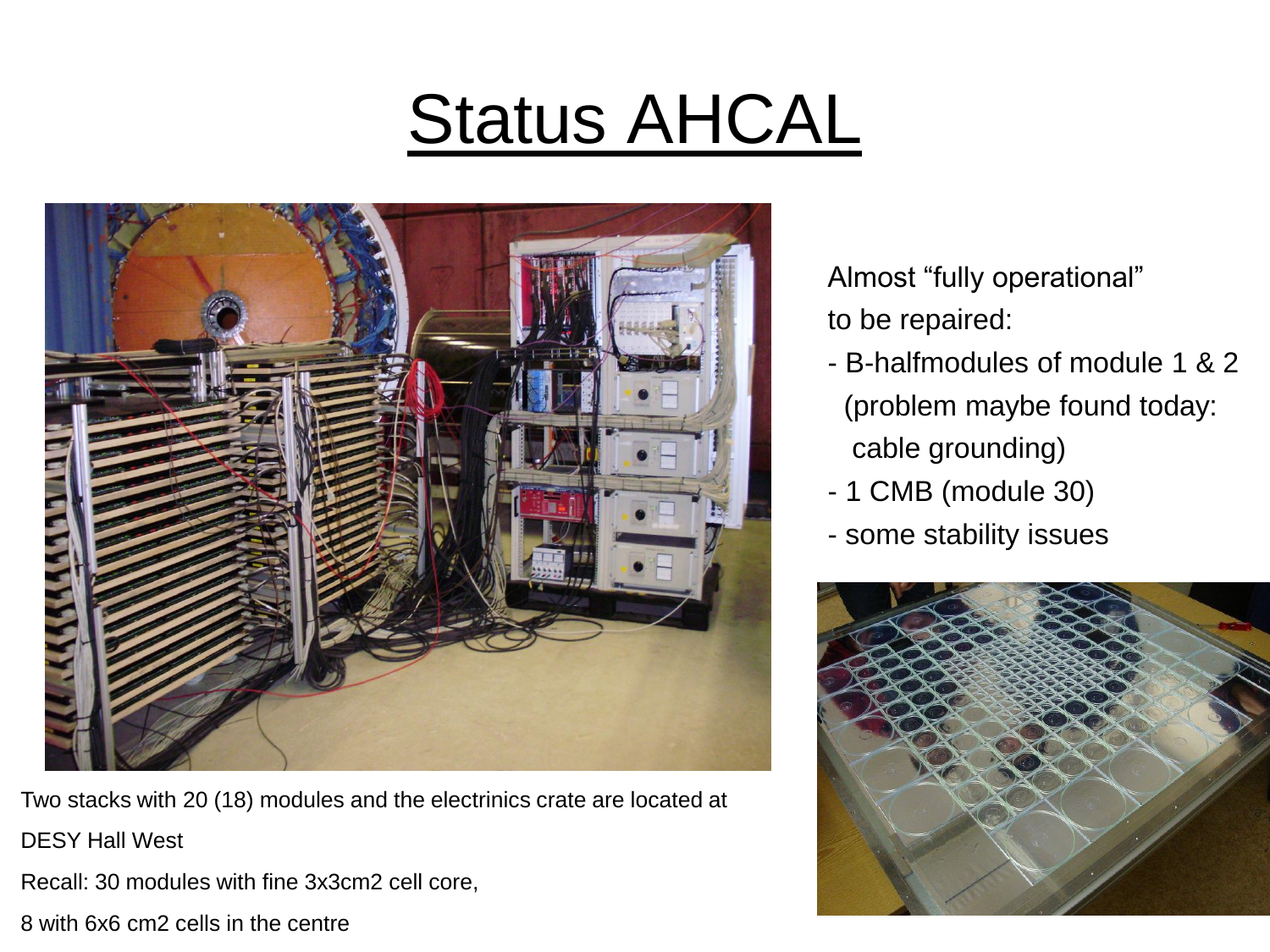# Dead Channels



![](_page_3_Figure_2.jpeg)

- Approximately 150 dead channels (channel difference of runs 206069 and 206071)
- consistent with earlier measurements (approximately 2 %)
- RMS noise as expected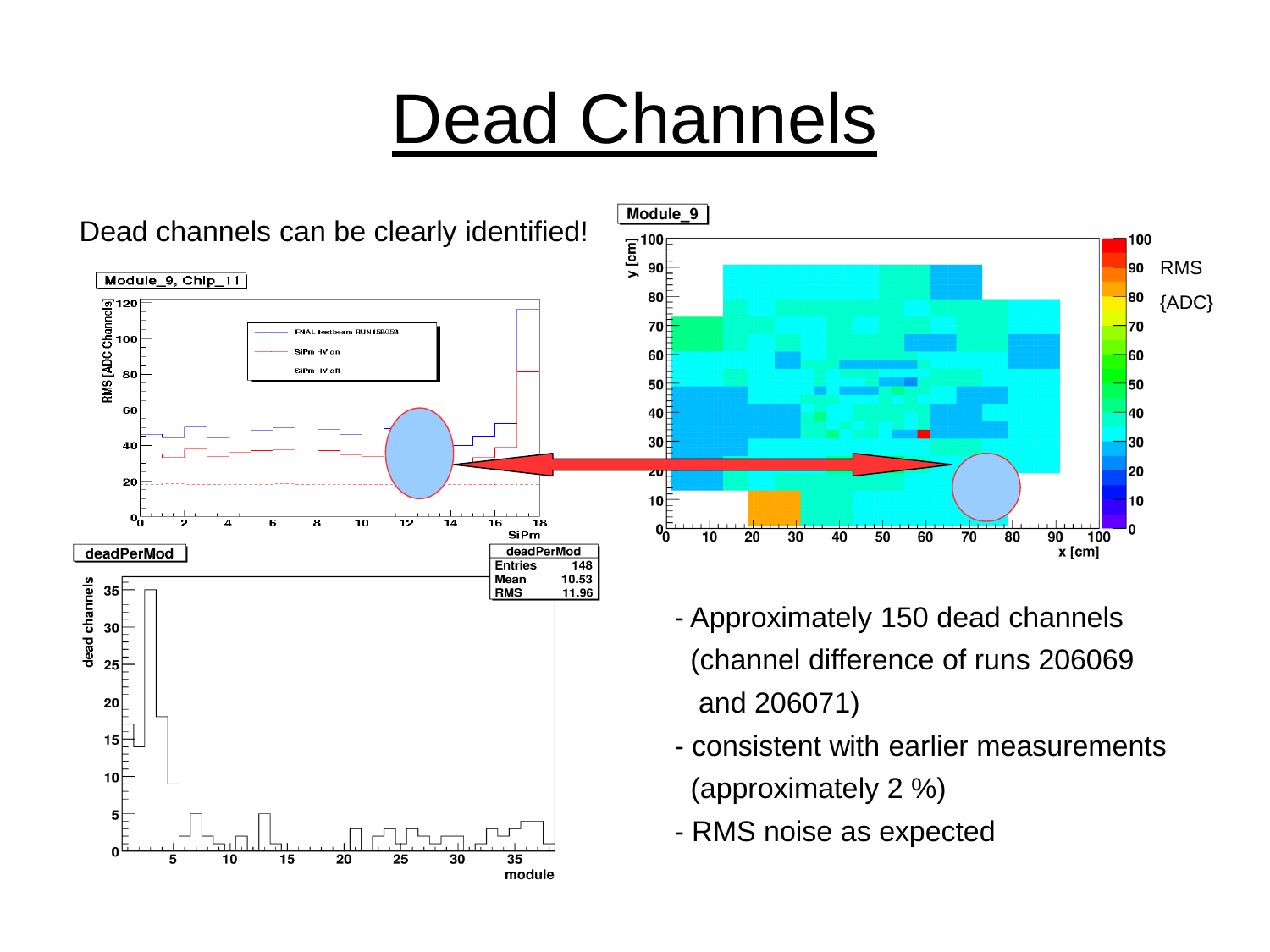#### Gain calibration

- Data has been taken and converted to LCIO
- Binaries and LCIO files are stored on the Grid
- Software for gain analysis not yet running because of OS change from SL4 to SL5 (work ongoing)

![](_page_4_Figure_4.jpeg)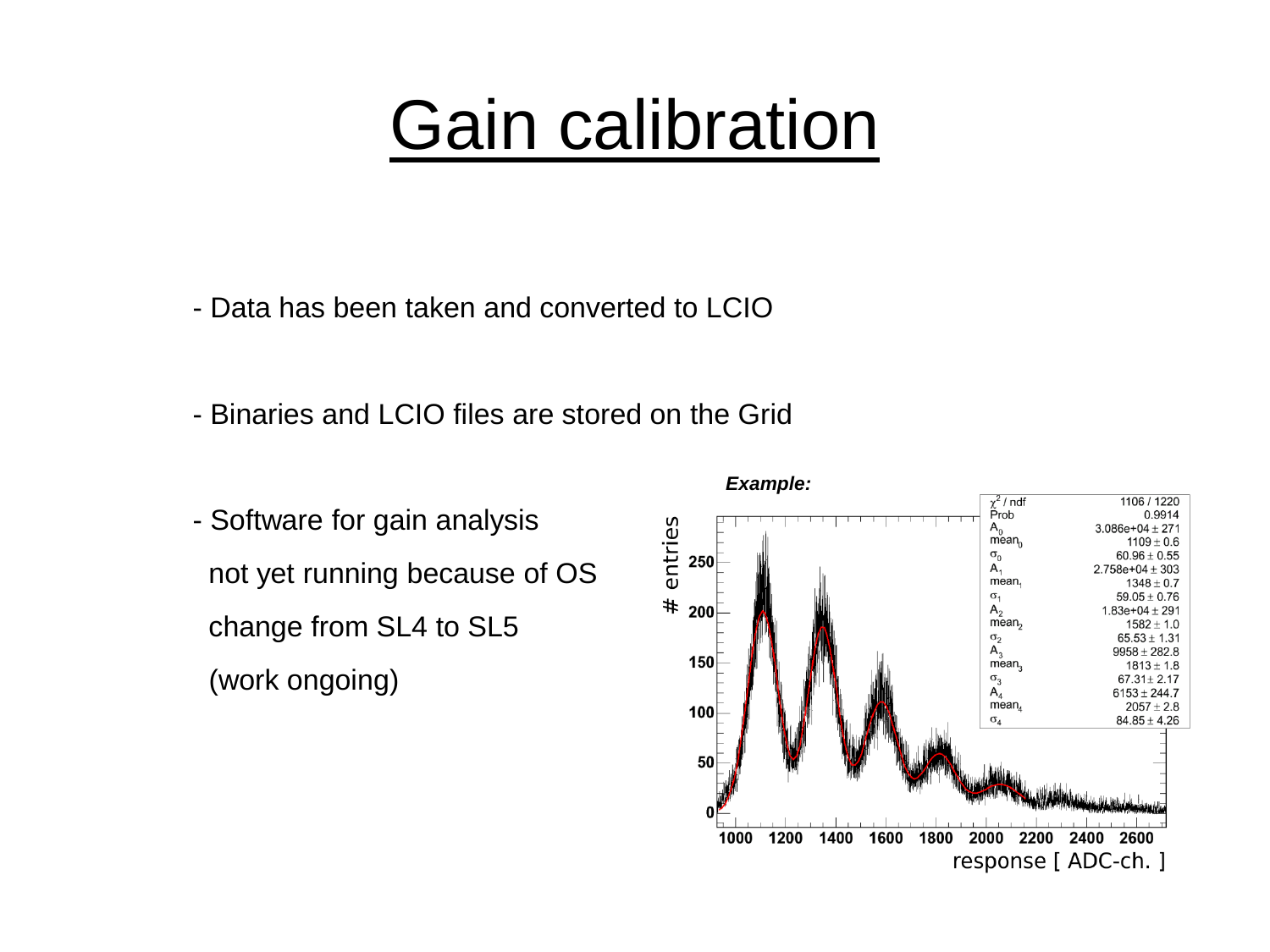# Cosmics

![](_page_5_Picture_1.jpeg)

Nevertheless we are able to show tracks from cosmic muons ! (Although detector is not calibrated (calibration from FNAL))

- Cosmic trigger has been set up
- very small
- not enough statistics for a mip calibration, but good exercise as testbeam preparation

![](_page_5_Figure_6.jpeg)